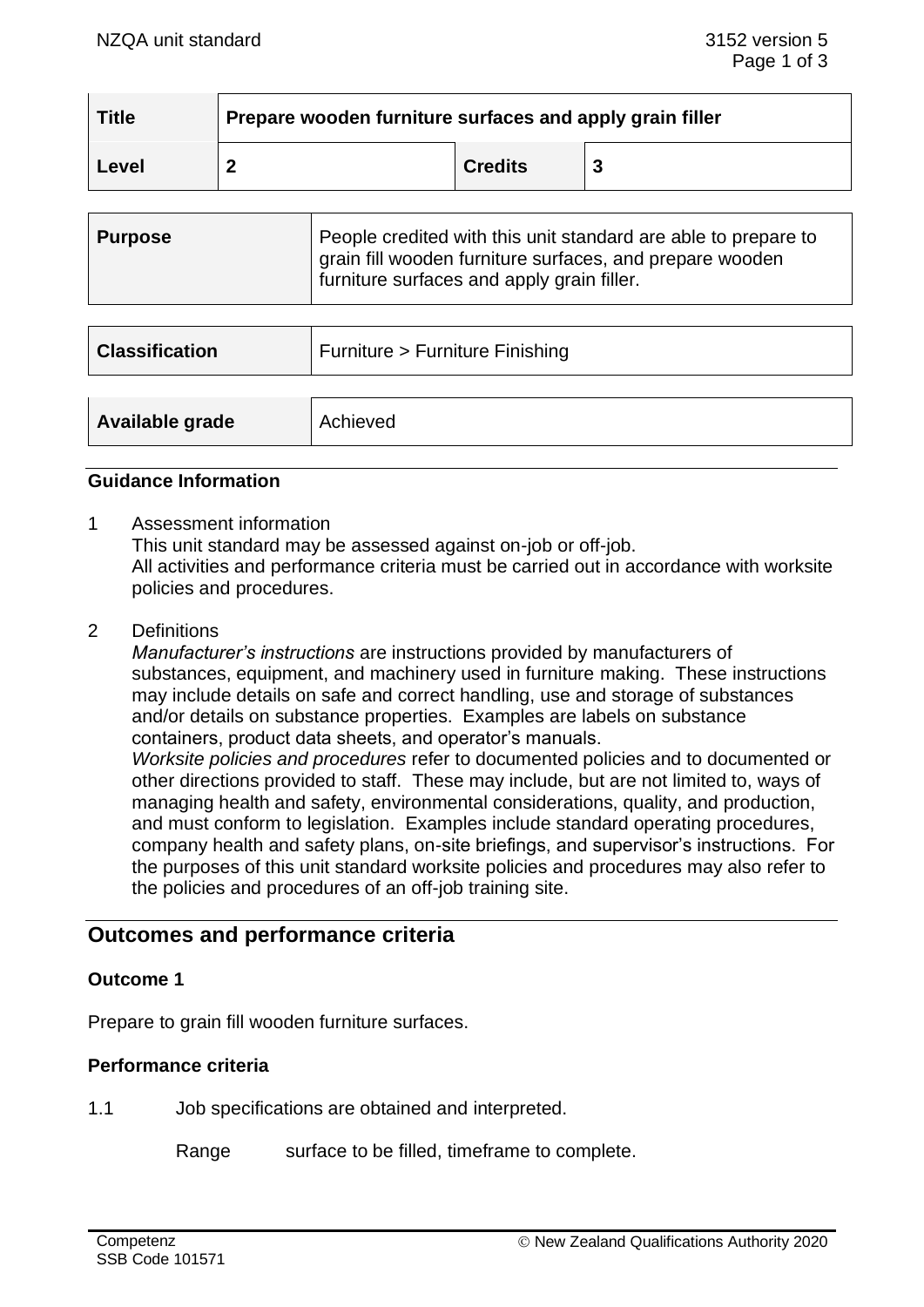1.2 Tools and equipment for the job are identified and selected in accordance with job specifications.

Range abrasives, iron, cabinet scraper, filling cloths.

1.3 Grain filler is selected in accordance with job specifications.

## **Outcome 2**

Prepare wooden furniture surfaces and apply grain filler.

#### **Performance criteria**

- 2.1 Surfaces are cleaned, sanded, and scraped where necessary in accordance with job specifications.
- 2.2 Grain filler is applied in a rotating motion in accordance with job specifications and manufacturer's instructions.
- 2.3 Open grain is completely filled until grain filler sits slightly proud of the surface.
- 2.4 Excess grain filler is wiped off after grain filler dulls off in accordance with manufacturer's instructions.
- 2.5 Filling cloths are stored after use.
	- Range one of hung up to dry, placed in sealed container full of water.
- 2.6 Work area is left clean, clear, and safe, and equipment is stored safely and securely.

| Planned review date | 31 December 2024 |
|---------------------|------------------|
|---------------------|------------------|

## **Status information and last date for assessment for superseded versions**

| <b>Process</b> | <b>Version</b> | <b>Date</b>       | <b>Last Date for Assessment</b> |
|----------------|----------------|-------------------|---------------------------------|
| Registration   |                | 30 November 1994  | 31 December 2023                |
| <b>Review</b>  |                | 7 May 1997        | 31 December 2023                |
| <b>Review</b>  | 3              | 22 September 2000 | 31 December 2023                |
| <b>Review</b>  | 4              | 19 June 2009      | N/A                             |
| <b>Review</b>  | 5              | 26 November 2020  | N/A                             |

| <b>Consent and Moderation Requirements (CMR) reference</b>                     | $\vert$ 0173 |  |  |  |
|--------------------------------------------------------------------------------|--------------|--|--|--|
| This CMR can be accessed at http://www.nzga.govt.nz/framework/search/index.do. |              |  |  |  |

**Competenz** SSB Code 101571